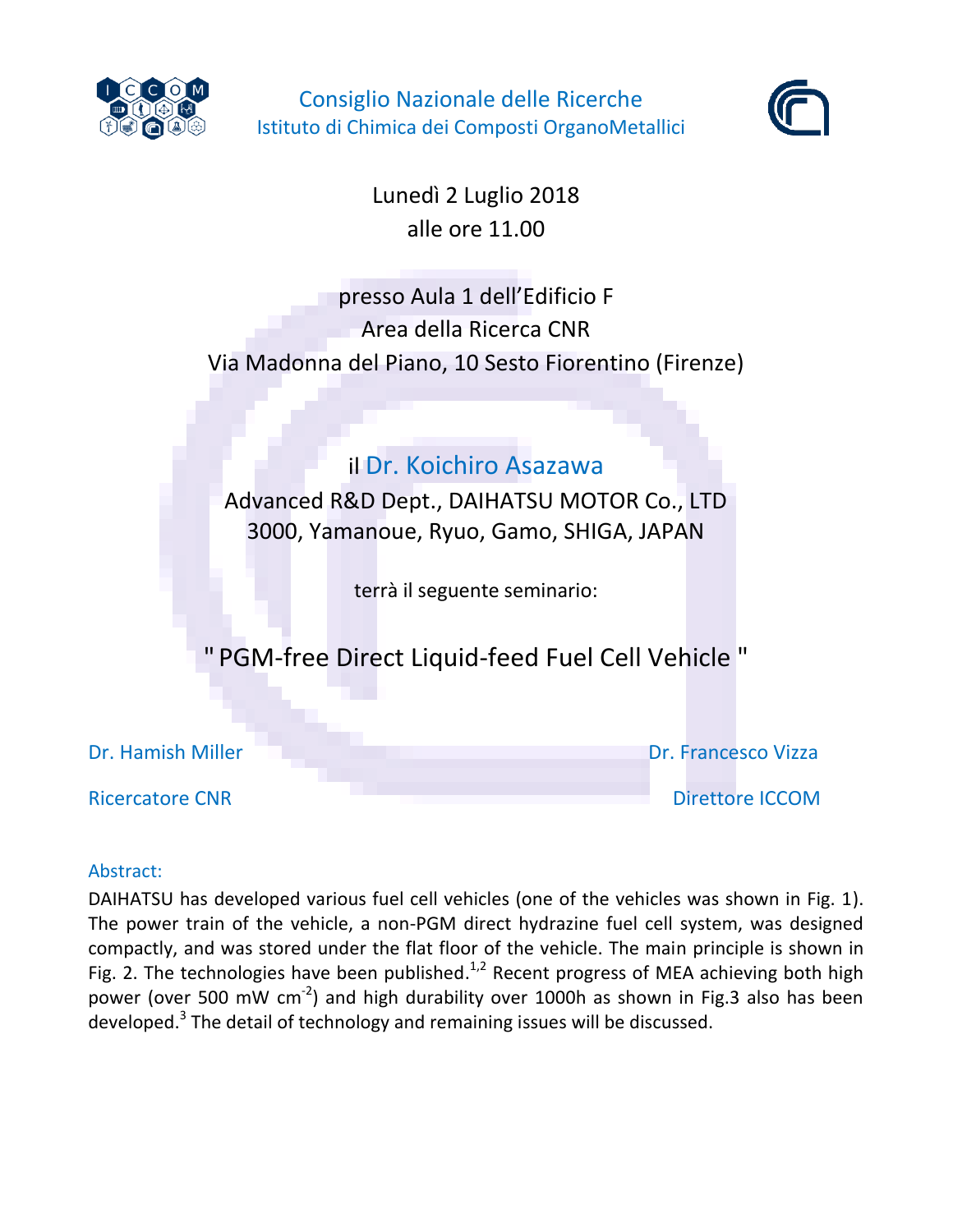

Fig. 1 Pt-free, zero-emission vehicle powered by a liquid-feed fuel cell.



Fig. 2 Principle of DAIHATSU-developed fuel cell system which compared with conventional fuel cell.



Fig. 3 The cell voltage during long-term operation at a constant current density.

#### References

1. K. Asazawa, K. Yamada, A. Oka, M. Taniguchi, and T. Kobayashi, Angewandte Chem. Int. Ed., 46 (2007) 8024.

2. A. Serov, M. Padilla, A.J. Roy, P. Atanassov, T. Sakamoto, K. Asazawa, and H. Tanaka, Angewandte Chem. Int. Ed., 126 (2014) 10504.

3. H. Ono, T. Kimura, A. Takano, K. Asazawa, J. Miyake, J. Inukai, and K. Miyatake, J. Mater. Chem. A, 5 (2017) 24804..